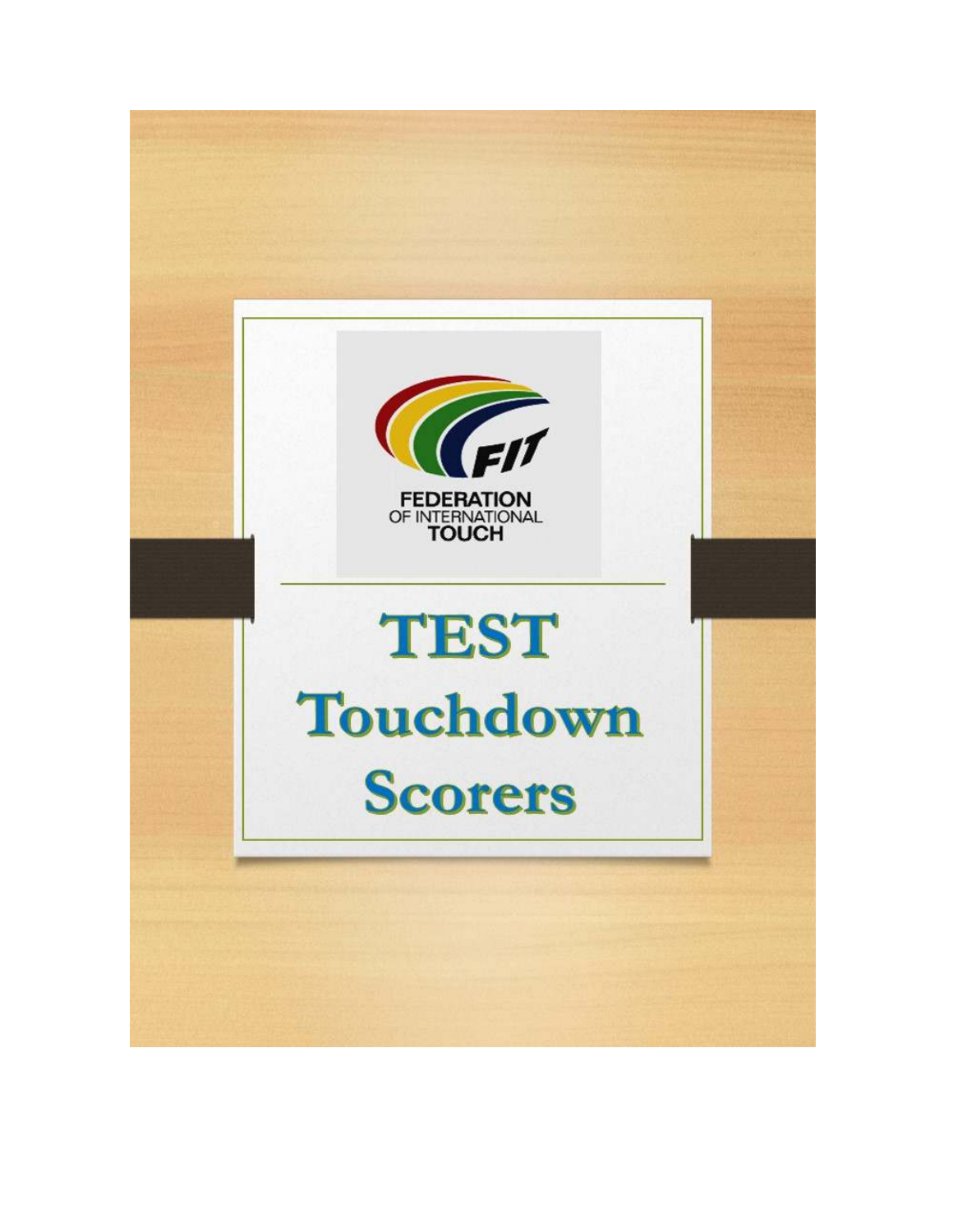

Presents the

#### **HISTORY** of

# **TOUCHDOWNS SCORED**

in

## **TEST MATCHES**

## **1976 - 2018**



If there are any errors, duplications or omission please contact **Cary Thompson Touch Historian**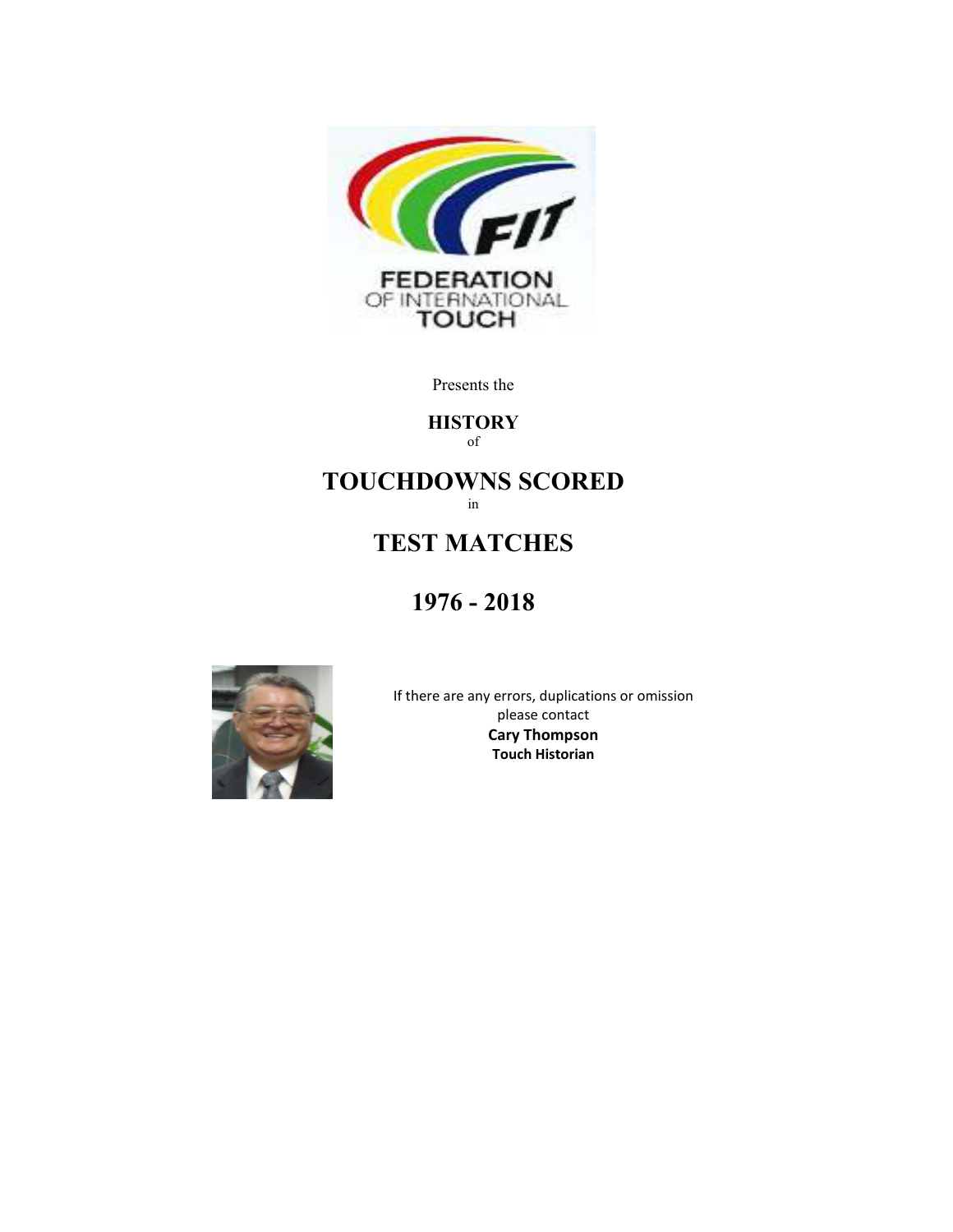#### **TEST TOUCHDOWN SCORERS**

| <b>Leading Scorers</b> |          | <b>Division</b>  | <b>Country</b> | <b>Tdowns</b> |
|------------------------|----------|------------------|----------------|---------------|
|                        |          |                  |                |               |
| Prowse                 | Matthew  | Men              | Australia      | 32            |
| Shuker                 | Gavin    | Mix/Men/Men30/40 | Australia      | 29            |
| Watego                 | Marriki  | Women            | Australia      | 22            |
| Albert-Janhke          | George   | Mixed            | New Zealand    | 21            |
| Rodgers                | Samantha | Mixed/Women      | Australia      | 20            |
| <b>Buckley</b>         | Scott    | Mixed/Men        | Australia      | 19            |
| Hennessey              | Dylan    | Men              | Australia      | 19            |
| Cavanagh               | Michael  | Men              | New Zealand    | 19            |
| Mortimer               | Flin     | Mixed            | Australia      | 16            |
| Soutar-Finch           | Reihanna | Men              | New Zealand    | 16            |
| Dyball                 | Hannah   | Women            | Australia      | 15            |
| Judd                   | Amanda   | Women            | Australia      | 15            |
| McCall                 | Jessica  | Women            | Australia      | 15            |
| Moylan                 | Benjamin | Men              | Australia      | 15            |
| Nakhla                 | Robert   | Men              | Australia      | 15            |
|                        |          |                  |                |               |

| <b>Surname</b>    | <b>First</b>                | <b>Division</b>  | <b>Country</b> | #                       |
|-------------------|-----------------------------|------------------|----------------|-------------------------|
|                   |                             |                  |                |                         |
| Adams             | <b>Brian</b>                | Men              | New Zealand    | 4                       |
| Adams             | Dylan                       | Mixed            | Wales          | 1                       |
| Addison           | Rachael                     | Women            | Australia      | 1                       |
| Ah Loo            | Mark                        | Men/Men 50       | New Zealand    | $\overline{c}$          |
| Ahsin             | Chance                      | Men 40           | New Zealand    | 5                       |
| Aitken            | Craig                       | Men 40           | New Zealand    | $\mathbf{1}$            |
| Aki (Peina)       | Kahureremoa                 | Women            | New Zealand    | 3                       |
| Albert            | Serena                      | Women 30         | New Zealand    | 1                       |
| Albert-Janhke     | George                      | Mixed            | New Zealand    | 21                      |
| Ale               | Johathan                    | Mixed            | New Zealand    | 1                       |
| Allen             | Melinda                     | Mixed 30         | Australia      | 1                       |
| Almond            | Annette                     | <b>Mixed Snr</b> | New Zealand    | 1                       |
| Ami               | Anne Angelika Women         |                  | Philippines    | $\overline{2}$          |
| Anderson          | Richard                     | Men 50           | New Zealand    | 1                       |
| Anderson-Pitman   | Racqual                     | Mixed            | New Zealand    | 1                       |
| Antonievic        | Tay-a                       | Women            | New Zealand    | 1                       |
| Aoki              | Saya                        | Women            | Japan          | $\overline{\mathbf{c}}$ |
| Aoyagi            | Nanase                      | Women            | Japan          | 3                       |
| Arco              | <b>Bianca Therese Mixed</b> |                  | Philippines    | $\overline{2}$          |
| Ashworth          | Tina                        | Mixed            | New Zealand    | 4                       |
| Au                | Chi Wai                     | Men              | Hong Kong      | 1                       |
| August            | Elaine                      | Mixed Snr        | New Zealand    | 1                       |
| Aupouri           | Mohi                        | Mixed/Men        | New Zealand    | 10                      |
| Ayoub             | Amir                        | Men 50           | Australia      | 7                       |
| <b>Baartz</b>     | Don                         | Men 50           | Australia      | 7                       |
| <b>Baker</b>      | Chantal                     | Women 30         | New Zealand    | 1                       |
| Bambury (Teskera) | Nadina                      | Mixed            | Australia      | 1                       |
| <b>Bannister</b>  | Sharelene                   | Mixed            | New Zealand    | 9                       |
| <b>Barlett</b>    | Nui                         | Men              | New Zealand    | 3                       |
| Barr              | Angela                      | Mixed/Women      | Australia      | 6                       |
| Barr              | Catherine                   | Women            | Australia      | 3                       |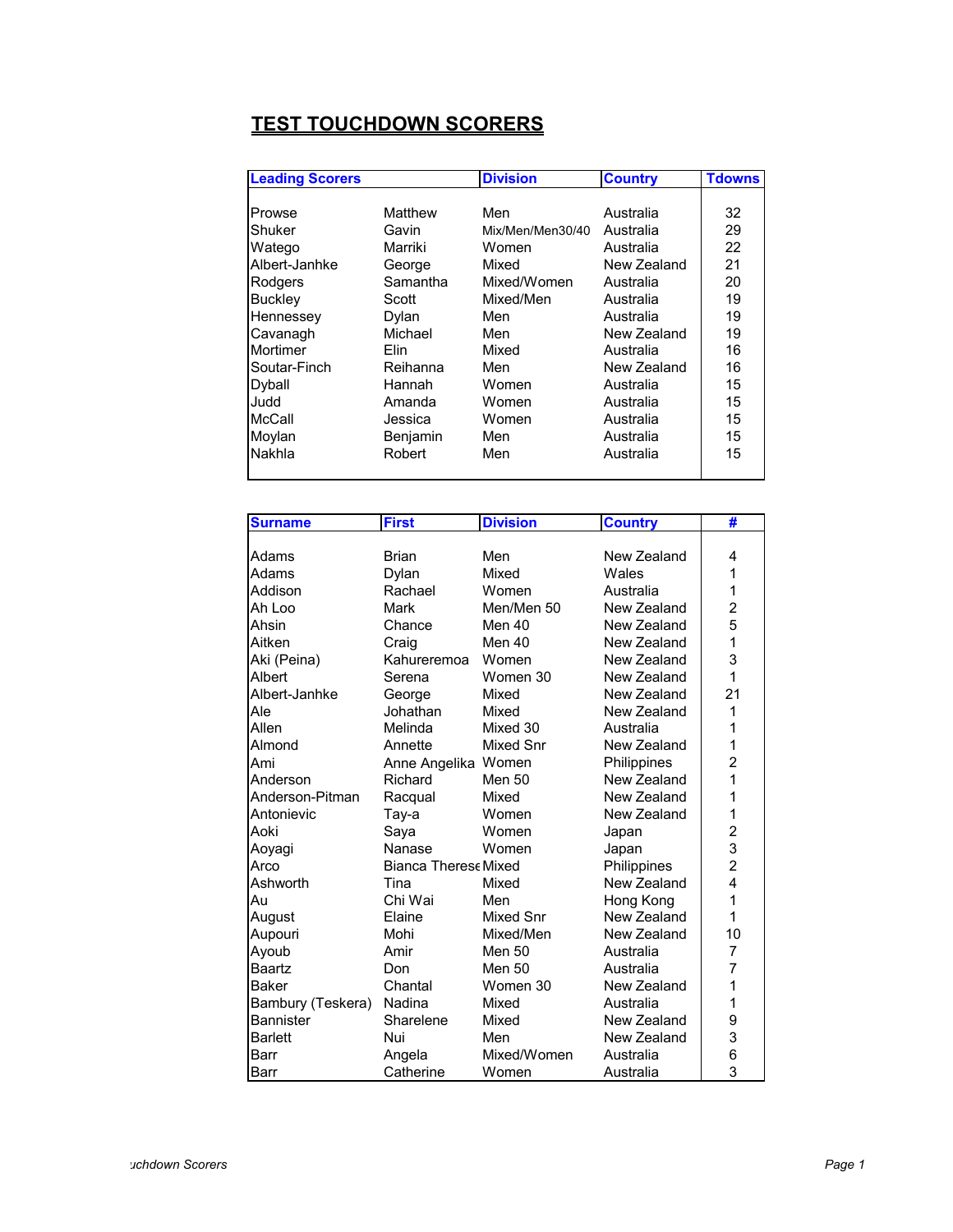| <b>Surname</b>   | <b>First</b>   | <b>Division</b> | <b>Country</b> | #              |
|------------------|----------------|-----------------|----------------|----------------|
| Barton           | Daniel         | Men             | Australia      | 6              |
| Beale            | Shane          | <b>Men 50</b>   | Australia      | 1              |
| Beck             | Nicole         | Women           | Australia      | 1              |
| Behnke           | Bob            | <b>Men 50</b>   | Australia      | 1              |
| <b>Beijie</b>    | Wen            | Mixed           | China          | 2              |
| Benbow           | Jayden         | Men             | Australia      | 6              |
| <b>Benfield</b>  | Chris          | Men 40          | Australia      | 1              |
| Bergman          | Amanda         | Women           | New Zealand    | $\mathbf{1}$   |
| Berryman         | Aleisha        | Women           | New Zealand    | 3              |
| <b>Best</b>      | Ricky          | Men 30          | New Zealand    | $\overline{c}$ |
| <b>Bird</b>      | Matt           | Men             | Australia      | 1              |
| <b>Bishop</b>    | Willie         | Men/Men 30      | Australia      | 6              |
| <b>Biskup</b>    | Joe            | Men 40          | Australia      | 6              |
| <b>Black</b>     | Katrina        | Mixed           | New Zealand    | 1              |
| <b>Black</b>     | Ngarohi        | Men             | New Zealand    | 7              |
| <b>Black</b>     | Whitiaua       | Men             | New Zealand    | 4              |
| Blackwood        | James          | Mixed           | Australia      | $\overline{2}$ |
| <b>Blank</b>     | <b>Derick</b>  | Men 30          | New Zealand    | 3              |
| <b>Boland</b>    | <b>Mark</b>    | Men             | Australia      | 1              |
| <b>Booth</b>     | David          | Men $40$        | New Zealand    | $\mathbf{1}$   |
| <b>Boss</b>      | Kristen        | Mixed/Women     | Australia      | 12             |
| Boyd             | Anita          | Women 30        | New Zealand    | 3              |
| Brannighan       | Arthur         | Men             | Australia      | 1              |
| <b>Brennan</b>   | Kristy         | Mixed           | Australia      | 8              |
| <b>Brierty</b>   | <b>Stuart</b>  | Men             | Australia      | 9              |
| <b>Brindell</b>  | Robert         | Men             | Australia      | $\overline{2}$ |
| <b>Brisby</b>    | Samuel         | Men             | Australia      | 9              |
| <b>Broughton</b> | Jason          | Men 40          | New Zealand    | $\overline{c}$ |
| <b>Brown</b>     | Sean           | Men 30          | New Zealand    | 1              |
| <b>Browne</b>    | Christian      | Men 40          | Australia      | $\overline{2}$ |
| <b>Buchanan</b>  | Melissa        | Women           | New Zealand    | $\mathbf{1}$   |
| Buchannan        | Campbell       | Men 30          | New Zealand    | 5              |
| <b>Buckley</b>   | Scott          | Mixed/Men       | Australia      | 19             |
| <b>Buick</b>     | Hamish         | Mixed           | New Zealand    | $\overline{c}$ |
| <b>Bunce</b>     | Paul           | Men             | Wales          | 3              |
| <b>Bundy</b>     | Scott          | Mixed/Men       | Australia      | 5              |
| <b>Burdett</b>   | Amanda         | Women 30        | Australia      | 1              |
| <b>Burnside</b>  | Mercedes       | Mixed           | New Zealand    | $\overline{c}$ |
| <b>Burrell</b>   | Edward         | Men             | New Zealand    | 5              |
| Campbell         | Elizabeth      | Women           | Australia      | 9              |
| Campbell         | Megan          | Women           | New Zealand    | 4              |
| Campbell         | <b>Steve</b>   | <b>Men 50</b>   | New Zealand    | 1              |
| Cant             | <b>Derrick</b> | Mixed 30        | Australia      | $\overline{c}$ |
| Caslick          | Charlotte      | Women           | Australia      | 1              |
| Castle           | Karina         | Women           | Australia      | 3              |
| Cavanagh         | Janelle        | Women           | New Zealand    | 3              |
| Cavanagh         | Michael        | Men             | New Zealand    | 19             |
| Cecil            | Luke           | Men             | Philippines    | $\overline{2}$ |
| Cecil            | <b>Mark</b>    | Men             | Philippines    | 1              |
| Chaffey          | Jason          | Mixed           | Australia      | $\overline{c}$ |
| Chan             | Jamie          | Mixed           | Australia      | 1              |
| Chan             | Lap Ting       | Women/Mixed     | Hong Kong      | 4              |
| Chapman          | Courtney       | Women           | New Zealand    | $\overline{c}$ |
| Chapman          | Luke           | Men 30          | New Zealand    | $\overline{2}$ |
| Chapman          | Michael        | Mixed           | Australia      | 1              |
| Cheng            | Liulong        | Mixed           | China          | 3              |
|                  |                |                 |                |                |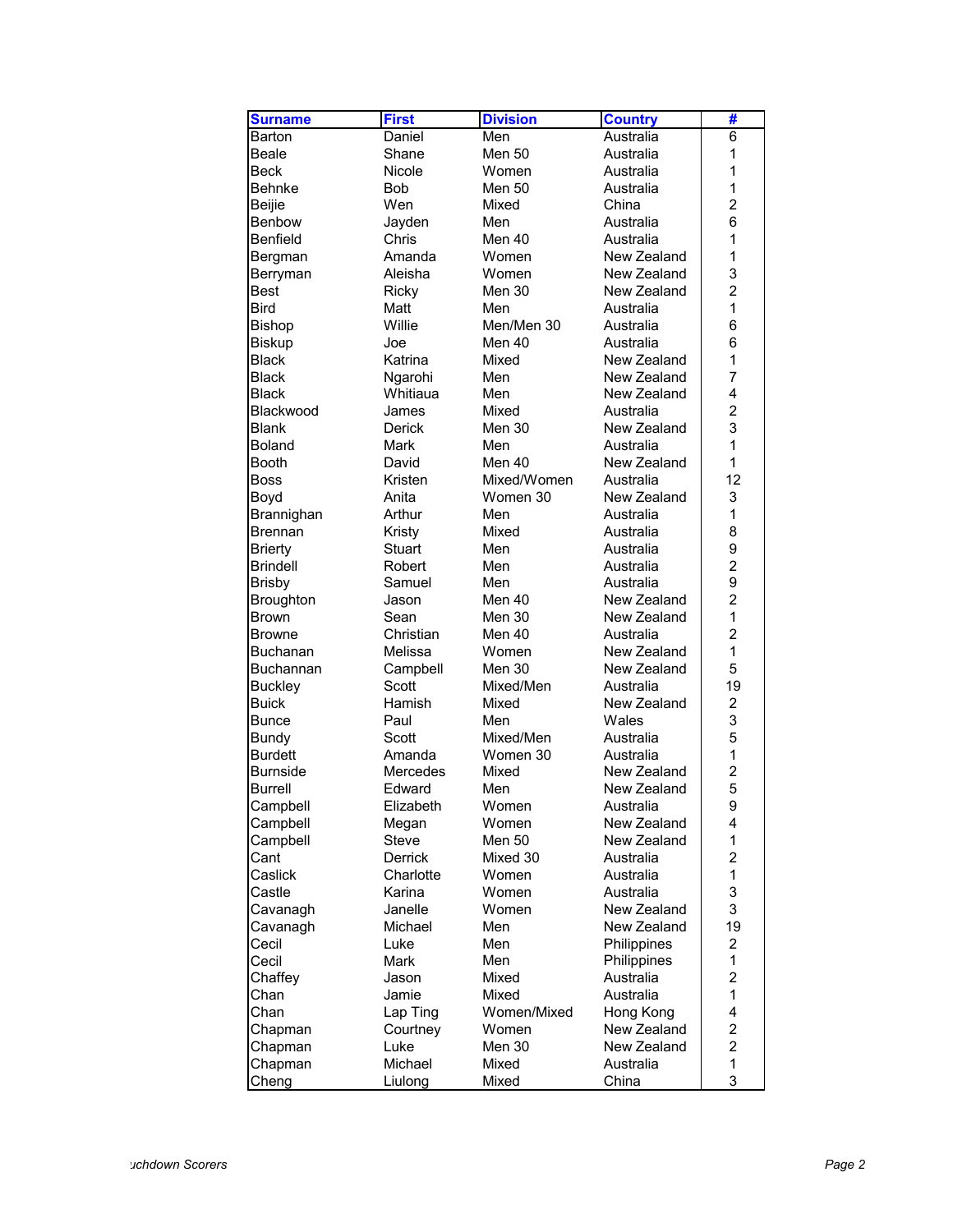| <b>Surname</b> | <b>First</b>             | <b>Division</b> | <b>Country</b> | #              |
|----------------|--------------------------|-----------------|----------------|----------------|
| Chenhall       | <b>Barry</b>             | Mixed           | Australia      | $\overline{2}$ |
| Cherrington    | Joanne                   | Women           | New Zealand    | 3              |
| Cherry         | Emilee                   | Women           | Australia      | 3              |
| Chesterton     | Rebecca                  | Mixed           | Australia      | $\overline{c}$ |
| Cheung         | David                    | Men 45/50       | Australia      | $\overline{7}$ |
| Cheung         | Jeff                     | Men 45/50       | Australia      | 3              |
| Cheung         | Pui Hang                 | Mixed           | Hong Kong      | 1              |
| Choi           | Hiu Lam                  | Women           | Hong Kong      | 1              |
| Chua           | <b>Beatrice</b>          | Women           | Singapore      | 3              |
| Clancy         | Graeme                   | Men 30          | Australia      | 4              |
| Clark          | Dave                     | Mixed           | Australia      | 3              |
| Clifford       | Tayla                    | Women           | Australia      | 1              |
| Cochrane       | Jennifer                 | Women           | Scotland       | $\overline{c}$ |
| Coffin         | Jenny-May                | Women           | New Zealand    | $\overline{2}$ |
| Collier        | Sean                     | Men 40          | New Zealand    | $\mathbf{1}$   |
| Collins        | Scott                    | <b>Men 50</b>   | Australia      | 3              |
| Cooper         | Erena                    | Mixed Snr       | New Zealand    | $\overline{2}$ |
| Corbett        | Micahel                  | Men             | New Zealand    | $\overline{2}$ |
| Costello       | Justin                   | Mixed/Men       | Australia      | 4              |
| Coulter        | Craig                    | <b>Men 50</b>   | New Zealand    | $\mathbf{1}$   |
| Cox            | Khanui                   | Men 30          | Australia      | 7              |
| Cridland       | Justin                   | Mixed           | Australia      | 3              |
| Crowe          | Madison                  | Women           | Australia      | 5              |
| Curran         | Matthew                  | Mix/Men/Men30   | Australia      | 4              |
| Currie         | Darren                   | Men             | Australia      | $\mathbf{1}$   |
| Curtis         | Katie                    | Mixed           | Australia      | $\mathbf{1}$   |
| Dacey-Aiken    | Zoe                      | Mixed           | Australia      | $\overline{c}$ |
| Dallas         | Paul                     | <b>Men 50</b>   | Australia      | $\overline{c}$ |
| Dalton         | <b>John</b>              | Men 30          | Australia      | 3              |
| Daly           | Lupa-Georgette Mixed Snr |                 | New Zealand    | 1              |
| Daly           | Michael                  | Mixed           | New Zealand    | 6              |
| Dann           | Sonya                    | Mixed           | New Zealand    | $\overline{2}$ |
| Danswan        | Scott                    | Men 30          | Australia      | 5              |
| Darlington     | Damian                   | Men             | New Zealand    | $\overline{2}$ |
| Davidson       | Jenny                    | Women           | Scotland       | $\mathbf{1}$   |
| Davies         | Tiwi                     | Mixed           | New Zealand    | $\overline{c}$ |
| Davis          | Charlotte                | Women           | New Zealand    | 7              |
| Davis          | Danielle                 | Women           | Australia      | 7              |
| Davis          | Heniti                   | Mixed           | New Zealand    | 4              |
| Davis          | Marama                   | Women           | New Zealand    | $\overline{a}$ |
| Davis          | Paul                     | Men             | New Zealand    | 4              |
| Davis          | Rachelle                 | Women           | Australia      | 6              |
| Day            | Kate                     | Women           | New Zealand    | 1              |
| Dayberg-Muir   | Dramayne                 | Mixed/Men       | Australia      | 9              |
| Deegan         | Terry                    | Men             | Australia      | $\overline{c}$ |
| Del La Cruze   | Bo                       | Women           | Australia      | 5              |
| Devonshire     | Michael                  | Men 30          | Australia      | $\overline{c}$ |
| Dickson        | Faith                    | Mixed           | New Zealand    | 6              |
| Dolneguy       | Michael                  | Mixed           | New Zealand    | 4              |
| Dougal         | Elesha                   | Women           | New Zealand    | 1              |
| Doyle          | Angela                   | Mixed           | Australia      | 1              |
| Driscoll       | Michelle                 | Mixed           | New Zealand    | 1              |
| Drummond       | Nicole                   | Mixed           | New Zealand    | 4              |
| <b>Dudeck</b>  | Anthony                  | Men 40          | Australia      | 3              |
| Duguid         | Derek                    | Men 45          | Australia      | 1              |
| Dunn           | Henry                    | Men             | New Zealand    | $\overline{2}$ |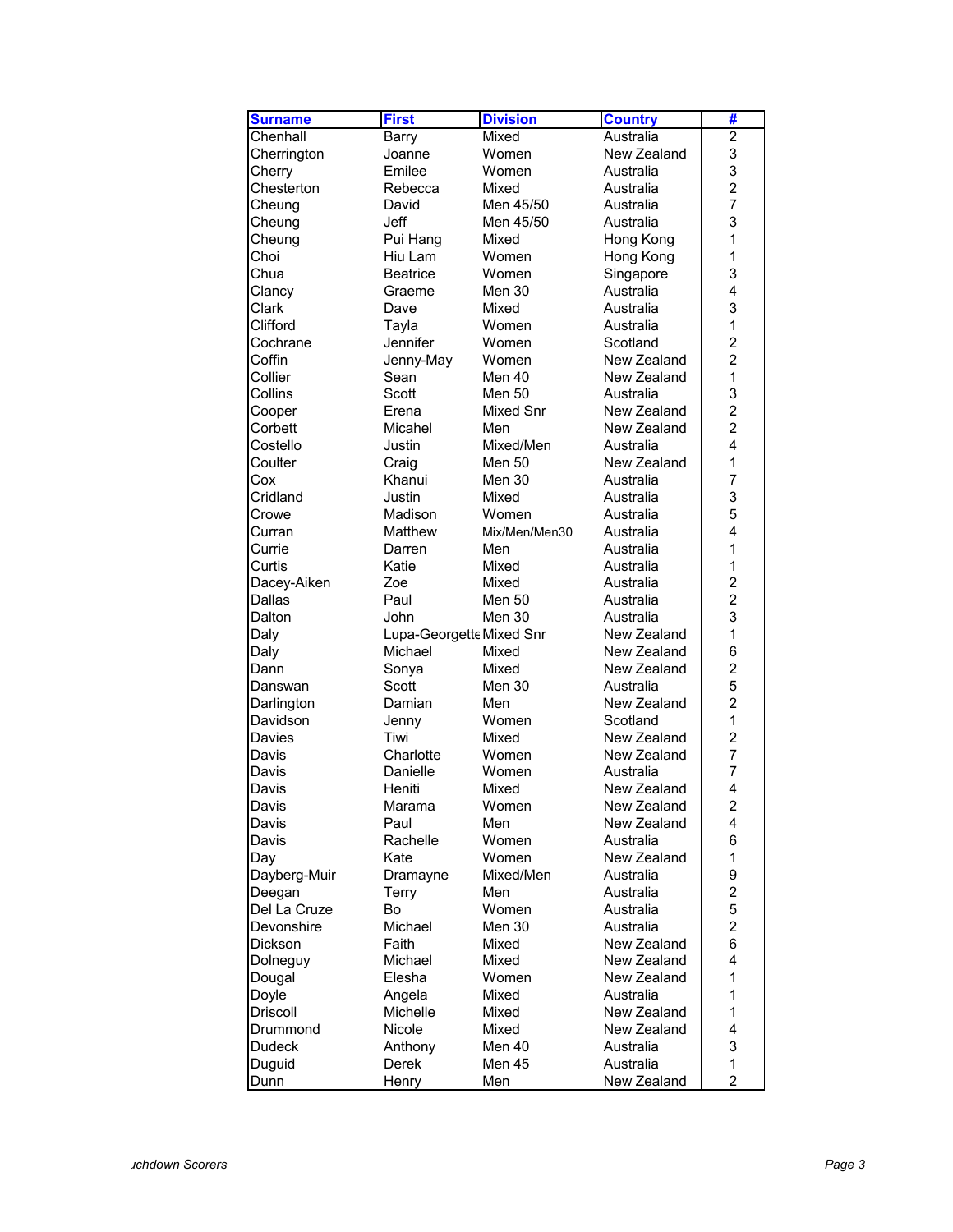| <b>Surname</b>    | <b>First</b>        | <b>Division</b> | <b>Country</b> | #                              |
|-------------------|---------------------|-----------------|----------------|--------------------------------|
| <b>Dyball</b>     | Hannah              | Women           | Australia      | 15                             |
| Ecaldre           | Mark John Pau Mixed |                 | Philippines    | 1                              |
| Edwards           | Shane               | Men 40          | New Zealand    | 1                              |
| Elliott           | David               | Men 45          | Australia      | $\overline{2}$                 |
| Elliott           | Tina                | Women           | Australia      | $\overline{c}$                 |
| Eltakchi          | Tony                | Mixed           | Australia      | $\mathbf{1}$                   |
| Endo              | Ayumi               | Women           | Japan          | $\mathbf{1}$                   |
| Engler            | Cassandra           | Women           | New Zealand    | 8                              |
| English           | Greg                | Mixed           | Australia      | $\overline{\mathbf{c}}$        |
| English (Collins) | Jody                | Women           | Australia      | $\overline{c}$                 |
| Enoch             | Mathew              | Mixed           | Wales          | $\mathbf{1}$                   |
| Enosa             | Riki                | Men 45          | New Zealand    | $\overline{2}$                 |
| Ensor             | Lauren              | Mixed           | New Zealand    | $\mathbf{1}$                   |
| Erueti            | Ruamai              | Men             | New Zealand    | 12                             |
| Etheridge         | Gemma               | Mixed           | Australia      | 3                              |
| Etheridge         | <b>Nikki</b>        | Mixed           | Australia      | 12                             |
| Evans             | Non                 | Women           | Wales          | $\overline{c}$                 |
| Evison            | Maisie              | Women           | New Zealand    | 1                              |
| Eyles             | Tom                 | Men 30          | Australia      | $\overline{2}$                 |
| Fahim             | Adam                | Men 30/40       | Australia      | 11                             |
| Faleauto          | Lincoln             | Men             | New Zealand    | 3                              |
| Farrow            | Chris               | Men             | Australia      | 12                             |
| Fernandez         | Pauline             | Women           | Philippines    | $\mathbf{1}$                   |
| Ferro             | Alex                | Men 45          | Australia      | $\overline{c}$                 |
| Fisher            |                     | Women           | New Zealand    | $\overline{2}$                 |
|                   | Mary-Anne<br>Thomas | Men             | New Zealand    | $\mathbf{1}$                   |
| Fitzgerald        | Pat                 | <b>Men 50</b>   | New Zealand    | $\mathbf{1}$                   |
| Flavell           | Shane               | Men 40          |                | 3                              |
| Foley             |                     |                 | New Zealand    |                                |
| Fong<br>Ford      | Chun Sin            | Women/Mixed     | Hong Kong      | 6<br>$\overline{c}$            |
|                   | Jason               | Men             | New Zealand    |                                |
| Forrester         | Paul                | Mixed           | Australia      | $\overline{2}$<br>$\mathbf{1}$ |
| Foster            | Lisa                | Women 30        | New Zealand    |                                |
| Francis           | Shaun               | Men             | Australia      | 11                             |
| Francisco         | Enrico Rafael       | Mixed           | Philippines    | 1                              |
| Frederiksen       | Shane               | Mixed           | Australia      | $\overline{c}$                 |
| Frost             | Christian           | Mixed           | Australia      | $\overline{c}$                 |
| Galea             | Andrew              | Mixed/Men       | Australia      | 3                              |
| Galon             | Pia                 | Women           | Philippines    | $\mathbf{1}$                   |
| Gardiner          | Puawai              | Mixed           | New Zealand    | $\mathbf{1}$                   |
| Garlic            | Terry               | Men             | Australia      | 1                              |
| Gee               | Donna Emily         | Mixed           | Hong Kong      | 1                              |
| Gentles           | Remus               | Men             | New Zealand    | 6                              |
| Gillard           | <b>Brett</b>        | Men 45/50       | Australia      | 4                              |
| Girvan            | Marcus              | Men 30          | New Zealand    | 4                              |
| Glazebrook        | Tim                 | Mixed           | Australia      | 3                              |
| Gleeson           | Wayne               | Men 40          | Australia      | $\overline{c}$                 |
| Good              | Nicholas            | Men             | Australia      | 5                              |
| Good              | Tim                 | Men             | Australia      | $\overline{c}$                 |
| Goulding          | Rebecca             | Women           | Japan          | 1                              |
| Graham            | Mitamumrua          | Men             | New Zealand    | 9                              |
| Grant             | Conal               | Women/Mixed     | New Zealand    | $\overline{2}$                 |
| Grant             | Keshia              | Women           | New Zealand    | 1                              |
| Gray              | Hollie              | Women           | New Zealand    | 3                              |
| Gray              | Leanne              | Mixed           | Australia      | $\overline{c}$                 |
| Green             | Cody                | Men             | Australia      | 3                              |
| Greensill         | Tame                | Men             | New Zealand    | 3                              |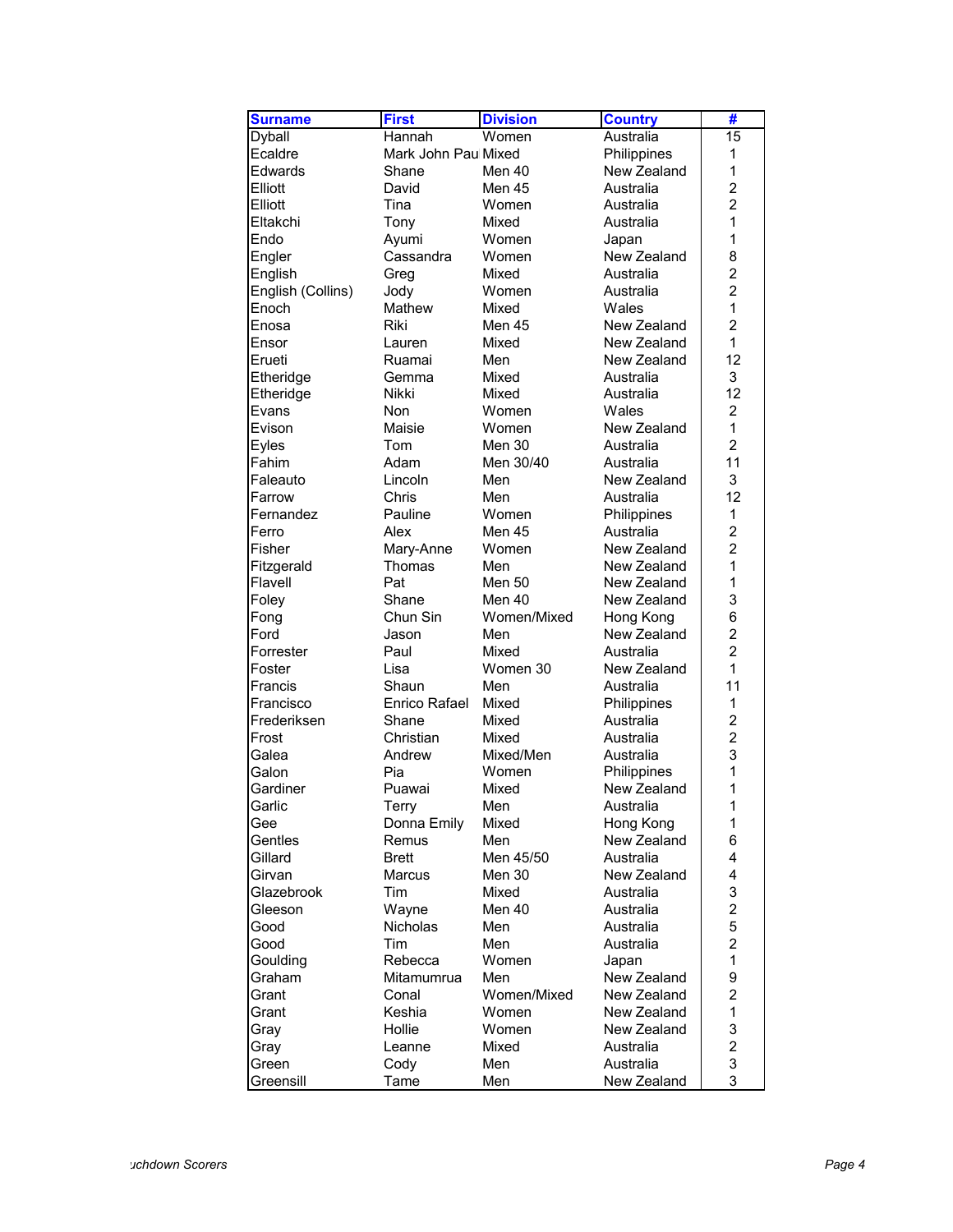| <b>Surname</b>   | <b>First</b>          | <b>Division</b> | <b>Country</b> | #                       |
|------------------|-----------------------|-----------------|----------------|-------------------------|
| Griffin          | Gary                  | Men 50          | New Zealand    | $\overline{2}$          |
| Griffin          | Wayne                 | Men 50          | New Zealand    | $\mathbf{1}$            |
| Griffiths        | Aroha                 | Mixed           | New Zealand    | 3                       |
| Guthrie          | Tama                  | Men             | New Zealand    | 8                       |
| Guthrie          | Tivoli                | Men             | New Zealand    | $\overline{2}$          |
| Gyemore          | Phil                  | Men/Men 30      | Australia      | 4                       |
| Haijian          | Ou                    | Mixed           | China          | 1                       |
| Halpin           | Stephanie             | Women           | Australia      | 1                       |
| Hamada           | Junki                 | Men             | Japan          | 6                       |
| Hand             | Christopher           | Men 45/50       | New Zealand    | 3                       |
| Hanson           | Lars                  | Men 40          | Australia      | 3                       |
| Hanson           | Ron                   | Men             | Australia      | 6                       |
| Hardegger        | Marcia                | Women           | New Zealand    | 12                      |
| Hardgrave        | Micheal               | Men 45/50       | New Zealand    | $\overline{c}$          |
| Harriman         | Sharlene              | Mixed           | Australia      | $\overline{2}$          |
| Harrington       | Adrian                | Men 50          | Australia      | $\overline{2}$          |
| Harrington       | Gregory               | Men 30          | Australia      | 3                       |
| Harrison         | Josh                  | Men 30          | New Zealand    | 1                       |
| Harrison         | Lisa                  | Women 30        | New Zealand    | 1                       |
| Hastie           | Troy                  | Men 40          | Australia      | 1                       |
| Hau              | Hayley Jing Tin Women |                 | Hong Kong      | 1                       |
| Haugh            | MacKenzie             | Mixed           | New Zealand    | 3                       |
| Haunui           | Thomas                | Men 50          | New Zealand    | $\overline{2}$          |
| Hawes            | Peter                 | Men 50          | Australia      | 1                       |
| He               | Peier                 | Mixed           | China          | 1                       |
| He               | Weilun                | Mixed           | China          | 5                       |
| Hennessey        | Dylan                 | Men             | Australia      | 19                      |
| Hennessey        | Emily                 | Women           | Australia      | 1                       |
| Hepi             | Eugene                | Men             | New Zealand    | 1                       |
| Hilder (Lambert) | Kylie                 | Mixed           | Australia      | 10                      |
| Hirao            | Kenta                 | Men             | Japan          | 1                       |
| Hiratsuka        | Saki                  | Women           | Japan          | 3                       |
| Hiratsuka        | Tomu                  | Men 30          | New Zealand    | $\overline{c}$          |
| Hitch            | Jenna                 | Women           | Australia      | 1                       |
| Hoani            | David                 | Men             | New Zealand    | 3                       |
| Hoch             | Cormac                | Men             | Australia      | 5                       |
| Hoch             | Lachlan               | Mixed           | Australia      | 3                       |
| Hodson           | Mark                  | Mixed           | New Zealand    | 9                       |
| Hohepa           | Carla                 | Women           | New Zealand    | 6                       |
| Hokai            | Robyna                | Women           | New Zealand    | $\overline{\mathbf{c}}$ |
| Holden           | <b>Brad</b>           | Mixed           | Australia      | 2                       |
| Hong             | Kwong Siu             | Mixed           | Hong Kong      | 1                       |
| Hong             | Man Yiu               | Men             | Hong Kong      | 1                       |
| Hopcroft         | Patricia              | Women           | New Zealand    | 4                       |
| Hope             | Amy                   | Mixed           | Australia      | 1                       |
| Hopkin           | Emily                 | Women           | Australia      | $\overline{c}$          |
| Hopkin           | Samantha              | Women           | Australia      | 3                       |
| Hopkins          | Kieran                | Men             | Wales          | 1                       |
| Hori             | Takahiro              | Men             | Japan          | $\overline{c}$          |
| <b>Hoskins</b>   | Piki                  | Mixed           | New Zealand    | $\overline{\mathbf{c}}$ |
| Hotene           | Atawahi               | Mixed           | New Zealand    | 3                       |
| Hotham           | Jazmin                | Women           | New Zealand    | $\mathbf 1$             |
| Hotham           | <b>Mark</b>           | Men 45/50       | New Zealand    | 3                       |
| Hough            | Shannon               | Men             | New Zealand    | $\overline{c}$          |
| Houkamau         | Greg                  | Men 40          | New Zealand    | 1                       |
| Huang            | Wei Yang              | Men             | China          | 3                       |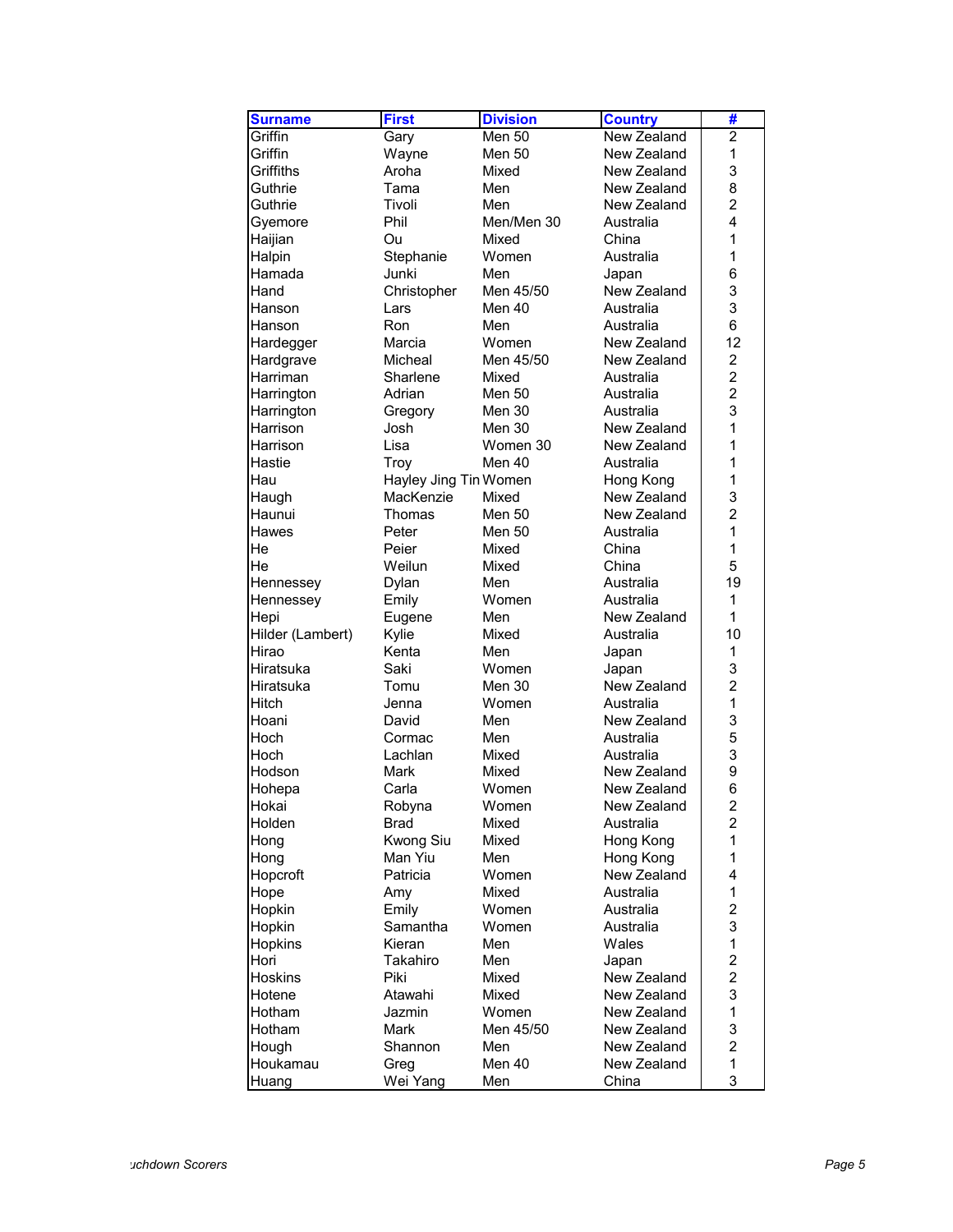| <b>Surname</b> | <b>First</b>   | <b>Division</b> | <b>Country</b>     | #                   |
|----------------|----------------|-----------------|--------------------|---------------------|
| Huggins        | Stephen        | <b>Men 50</b>   | New Zealand        | 1                   |
| Hughes         | <b>Brett</b>   | Mixed           | Australia          | $\overline{a}$      |
| Hunapo         | Phoenix        | Mixed           | New Zealand        | 3                   |
| Hunt           | Jason          | Mixed           | Australia          | 14                  |
| Hunter         | Mick           | Mixed           | Australia          | 5                   |
| Imai           | Mizuki         | Women           | Japan              | 5                   |
| Innes          | Wayne          | Men 40          | New Zealand        | $\mathbf{1}$        |
| <b>Irihei</b>  | Kopae          | Mixed           | New Zealand        | 10                  |
| Irvine         | <b>Mick</b>    | Men 30          | Australia          | 1                   |
| Ishikawa       | Tomoya         | Men             | Japan              | 1                   |
| Jacobs         | Damian         | Mixed Snr       | New Zealand        | 4                   |
| James          | <b>Brooke</b>  | Women 30        | Australia          | $\overline{2}$      |
| Jarrett        | Philip         | Men 40          | Australia          | $\mathbf{1}$        |
| Jason          | Liem           | Mixed           | Hong Kong          | 1                   |
| Jiang          | Jiahua         | Mixed/Women     | China              | 3                   |
| Joe            | Kylie          | Women           | New Zealand        | 4                   |
| Johnny         | Luo            | Mixed           | China              | 1                   |
| <b>Johnson</b> | Chris          | Men 30          | Australia          | 4                   |
| Johnston       | Kellie         | Women 30        | Australia          | 1                   |
| Johnstone      | Mia            | Women           | Australia          | $\mathbf{1}$        |
| Jolly          | Trevor         | Men 45          | Australia          | $\overline{2}$      |
| Jones          | Aaron          | Men 30          | Australia          | 4                   |
| Jones          | Ifor           | Mixed           | New Zealand        | 1                   |
| Jones          |                |                 | Australia          | 3                   |
|                | Nathan         | Men<br>Men 40   | Australia          | $\mathbf{1}$        |
| Jordan         | lan            |                 |                    |                     |
| Judd           | Amanda         | Women           | Australia          | 15                  |
| Judd           | Kristy         | Women           | Australia<br>China | 4<br>$\overline{1}$ |
| Junlong        | Zhong          | Mixed           |                    |                     |
| Kafoa          | David          | Men 45/50       | Australia          | $\overline{c}$      |
| Kaiwai         | Lani           | Men             | New Zealand        | 1                   |
| Kaji           | Shintare       | Men             | Japan              | 4<br>4              |
| Kake           | <b>Bruce</b>   | Men/Mixed       | New Zealand        |                     |
| Kake           | Eldon          | Men             | New Zealand        | $\mathbf 1$         |
| Kamoshida      | Mai            | Women           | Japan              | $\overline{c}$      |
| Kanabe         | Sachiko        | Women           | Japan              | 3                   |
| Kanabe         | Yu             | Men             | Japan              | 1                   |
| Karauna        | Whitu          | Men 45          | New Zealand        | 3                   |
| Katene         | Tui            | Women/Mixed     | New Zealand        | 7                   |
| Kawaguchi      | Masaru         | Men             | Japan              | 5                   |
| Kay            | Alison         | Mixed           | Australia          | $\overline{c}$      |
| Kearney        | Ashleigh       | Women           | Australia          | 5                   |
| Kelly          | John           | Men             | New Zealand        | 7                   |
| Kennard.       | Rachael        | Women           | Wales              | 1                   |
| Κi             | Leung Yin      | Women           | Hong Kong          | 4                   |
| Kidd           | Nicola         | Women           | New Zealand        | 8                   |
| Kildaire       | <b>Robin</b>   | Men 40          | Australia          | 3                   |
| King           | Joel           | Men 30          | New Zealand        | $\overline{c}$      |
| Kingi          | Mere           | Women           | New Zealand        | 6                   |
| Kishi          | Shoko          | Women           | Japan              | 1                   |
| Kit            | Ng Ka          | Men/Mixed       | Hong Kong          | 7                   |
| Kitchingham    | Tim            | Men 45/50       | Australia          | 10                  |
| Knapp          | Debbie         | Mixed           | Australia          | 5                   |
| Koh            | Gladys         | Women           | Singapore          | 1                   |
| Koizumi        | Ryoma          | Men             | Japan              | 1                   |
| Kolovos        | Elisha         | Women           | Australia          | 3                   |
| Kora (McLean)  | <b>Mystrey</b> | Women/Mixed     | New Zealand        | 3                   |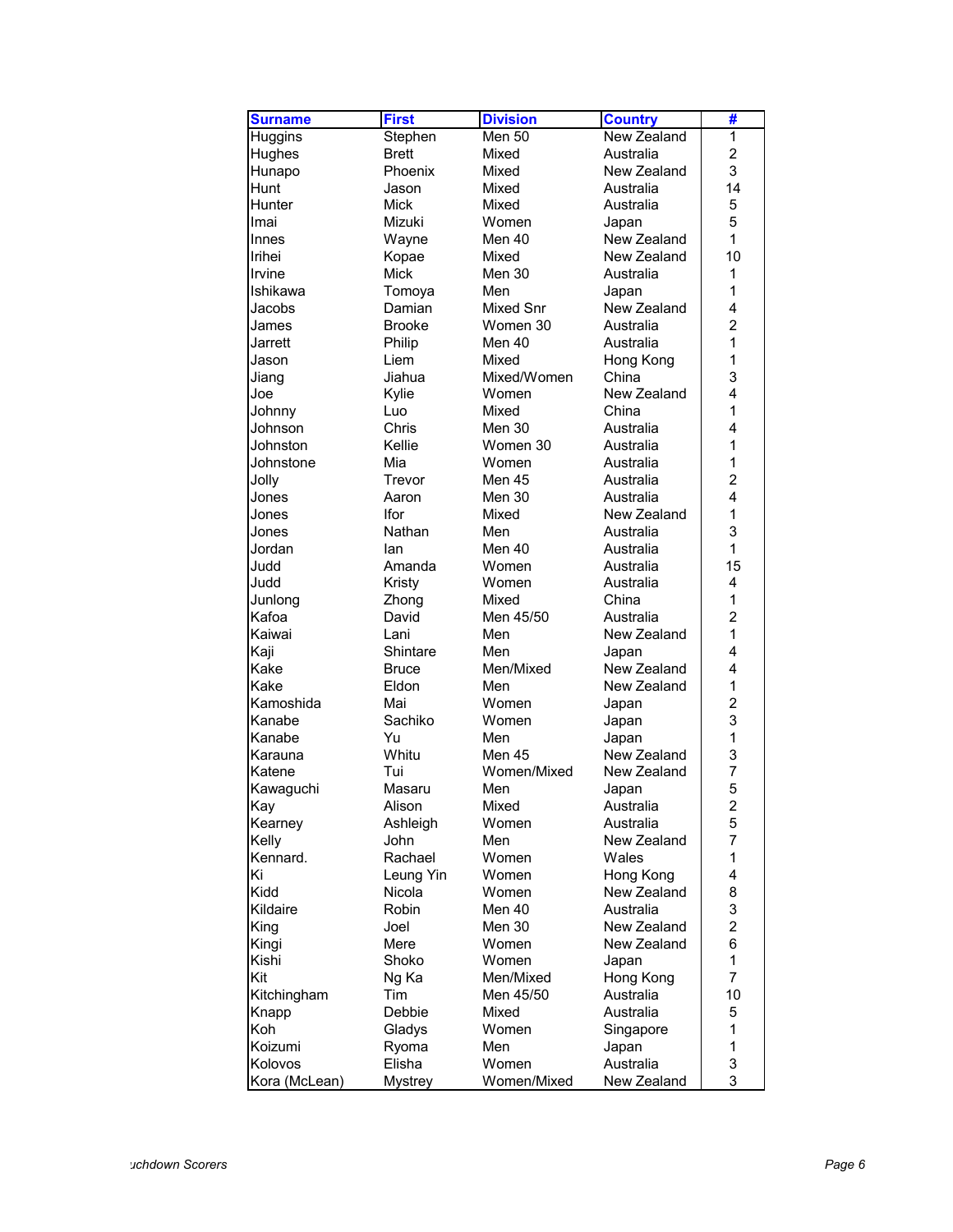| <b>Surname</b>       | <b>First</b>     | <b>Division</b>              | <b>Country</b> | #              |
|----------------------|------------------|------------------------------|----------------|----------------|
| Kuraishi             | Kana             | Women                        | Japan          | $\overline{2}$ |
| Kwan                 | Celeste          | Women                        | Singapore      | $\overline{2}$ |
| Kwong                | Siu Hong         | Men                          | Hong Kong      | $\mathbf{1}$   |
| Kwong                | Wan Kwok         | Mixed                        | Hong Kong      | $\overline{c}$ |
| Lagopati             | Luke             | Men                          | New Zealand    | 3              |
| Lai                  | Pui San          | Women                        | Singapore      | $\overline{1}$ |
| Lam                  | Ka Lok           | Mixed                        | Hong Kong      | $\overline{2}$ |
| Lang                 | Simon            | Mixed                        | Australia      | 7              |
| Lapham               | Stacey           | Mixed/Women                  | Australia      | 7              |
| Laufiso              | Jamie            | Men 40/50                    | New Zealand    | $\overline{c}$ |
| Law                  | Michael          | Mixed                        | Australia      | 5              |
| Law                  | Sean             | Men                          | New Zealand    | $\overline{2}$ |
| Lawless              | Ciaran           | Mixed                        | Philippines    | $\mathbf{1}$   |
| Lee                  | Hayley           | Women                        | New Zealand    | 3              |
| Lee                  | Siu Nam          | Mixed                        | Hong Kong      | $\overline{1}$ |
| Lennon               | <b>Mick</b>      | Men 40                       | Australia      | 4              |
| Leonard              | Mark             | Men 40                       | Australia      | 6              |
| Leota                | Josh             | Mixed                        | New Zealand    | 1              |
| Liao                 | Yugan            | Women                        | China          | 3              |
| Lin                  | <b>Ting Ting</b> | Women                        | China          | $\mathbf{1}$   |
| Lin                  | Wenren           | Mixed                        | China          | 3              |
|                      |                  | Mixed                        | China          | 1              |
| Lin                  | Yijia<br>Minhui  | Mixed                        | China          | 1              |
| Ling                 |                  |                              |                |                |
| Liu                  | Zhaokang         | Men                          | China          | 1              |
| Lmai                 | Mizuki           | Women                        | Japan          | $\overline{c}$ |
| Locke                | Jermey           | Mixed                        | New Zealand    | 3              |
| Logan                | Robert           | <b>Men 50</b>                | New Zealand    | $\mathbf{1}$   |
| Lok                  | Ching Lam        | Women                        | Hong Kong      | 3              |
| Loloselo             | Tarkyn           | Men                          | New Zealand    | 1              |
| Lorger               | Warren           | Men 30                       | Australia      | 3              |
| Love                 | Jayden           | Men                          | Australia      | $\overline{2}$ |
| Lucas                | Shane            | Men 50                       | New Zealand    | $\mathbf{1}$   |
| Lugg                 | <b>Brad</b>      | Mixed 30                     | Australia      | $\overline{c}$ |
| Luo                  | Junye            | Mixed                        | China          | $\overline{2}$ |
| Lyons                | Cliff            | Men 45                       | Australia      | $\overline{c}$ |
| Ма                   | Fangwei          | Mixed                        | China          | $\overline{c}$ |
| MacDonald            | <b>Bruce</b>     | Men 40                       | New Zealand    | $\overline{2}$ |
| <b>Madders</b>       | Brent            | Mixed                        | Australia      | $\overline{c}$ |
| Madders              | Craig            | Men                          | Australia      | $\overline{7}$ |
| Madders              | Sharyn           | Women                        | Australia      | $\mathbf 1$    |
| Maddick              | Hayley           | Women                        | Australia      | 4              |
| Mafoe                | Joe              | Men                          | New Zealand    | $\overline{2}$ |
| Mahar                | Jessica          | Women                        | New Zealand    | 4              |
| Mai                  | Yingxiao         | Women                        | China          | 1              |
| Mak                  | Chun fai         | Men                          | Hong Kong      | $\overline{2}$ |
| Makiha               | Denny            | Men                          | New Zealand    | 1              |
| Malcolm              | Troy             | Mixed                        | Australia      | 5              |
| Man                  | Ma Nga           | Mixed                        | Hong Kong      | $\overline{c}$ |
| Mana                 | Tristan          | Men 30/Mixed Snr New Zealand |                | 4              |
| Manga                | Tiakina          | Mixed                        | New Zealand    | 5              |
| Manucduc             | JR               | Men                          | Philippines    | 1              |
| Manuel               | Jayton           | Men 40                       | New Zealand    | 1              |
| Marsh                | Cherie           | Women 30                     | Australia      | 1              |
| Marsh                | Jean             | Women                        | New Zealand    | $\overline{2}$ |
| <b>Marshall King</b> | Jordan           | Men                          | Australia      | 14             |
| Martin               | Sharon           | Women                        | Australia      | $\overline{2}$ |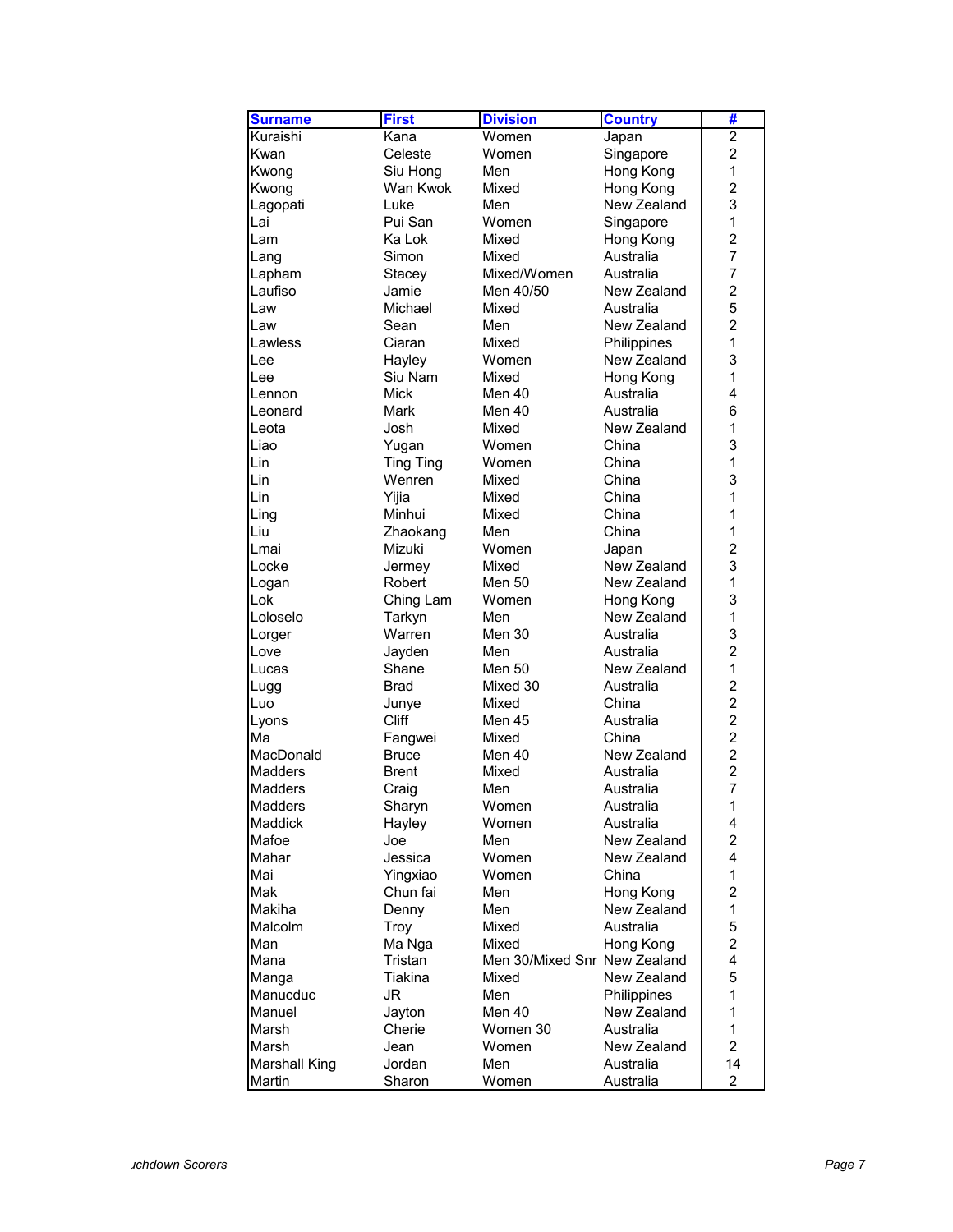| <b>Surname</b>             | <b>First</b>     | <b>Division</b> | <b>Country</b> | #              |
|----------------------------|------------------|-----------------|----------------|----------------|
| Martin (Tirardo)           | Giselle          | Mix/Wom/Wom30   | Australia      | 13             |
| Marui                      | Laura            | Women           | New Zealand    | 1              |
| Masaki                     | Eru              | Women           | Japan          | 1              |
| Mason                      | Cornell          | Men 40          | New Zealand    | 1              |
| Mataio                     | Matty            | Men             | New Zealand    | 1              |
| Matcham                    | Shelley          | Women           | Australia      | 3              |
| McAnelly                   | Hayley           | Mixed           | Australia      | 4              |
| <b>McCall</b>              | Jessica          | Women           | Australia      | 15             |
| <b>McCall</b>              | <b>Mick</b>      | <b>Men 50</b>   | Australia      | $\overline{c}$ |
| <b>McCarthy</b>            | Trish            | Women 30        | Australia      | $\mathbf{1}$   |
| McCurran                   | Nik              | Men             | New Zealand    | 3              |
| McDonald                   | <b>Brandon</b>   | Men 45          | Australia      | 4              |
| McDonald                   | David            | <b>Men 50</b>   | Australia      | 7              |
| McDonald                   | Gavin            | Men             | Australia      | 1              |
| McDonald                   | Hayley           | Mixed 30        | Australia      | 3              |
| McDonald                   | Trent            | Men             | Australia      | 3              |
| McEwen                     | Gordon           | Mixed           | Scotland       | 1              |
| McGennity                  | Kelly            | Women           | Australia      | 1              |
| McGovern                   | Michael          | Mixed           | Australia      | 3              |
| <b>McHerron</b>            | Craig            | Men 40          | New Zealand    | 1              |
| McHugh                     | Nicole           | Women           | Australia      | $\overline{2}$ |
| McIllroy                   | Colleen          | Women           | New Zealand    | 1              |
| Mcilveen                   | Teena            | Women           | Australia      | 1              |
| McIntyre                   | Peter            | Men 40          | New Zealand    | 1              |
| McKain                     | Sean             | Mixed           | New Zealand    | 1              |
| McKay                      | Angela           | Women 30        | New Zealand    | 1              |
| Mckenna                    | John             | <b>Men 50</b>   | Australia      | $\overline{2}$ |
| McKenzie                   | Tabitha          | Mixed           | New Zealand    | $\overline{2}$ |
| McLean                     | William          | <b>Men 50</b>   | Australia      | $\overline{2}$ |
| <b>Mcliver</b>             | Scott            | Men 30          | New Zealand    | $\mathbf{1}$   |
| McMah (Guthrie)            | Melinda          | Mixed           | Australia      | 3              |
| McMahon                    | Terry            | Men             | Australia      | 1              |
| <b>McPhillips</b>          | Trevor           | <b>Men 50</b>   | Australia      | $\mathbf{1}$   |
| McShane                    | Gerard           | Mixed           | Australia      | $\overline{c}$ |
| <b>Meakes</b>              | Yasmin           | Mixed/Women     | Australia      | 7              |
| Meihana                    | Selina           | Mixed           | New Zealand    | $\overline{2}$ |
| Metcalfe (Rangitaawa)      | Amigene          | Women           | New Zealand    | 8              |
| Michealopolous             | Patricia         | Mixed/Women     | Australia      | 12             |
| Mildon                     | Greg             | Men 40          | New Zealand    | 5              |
| <b>Miles</b>               | Karen            | Women           | New Zealand    | $\mathbf{1}$   |
| Minhui                     | Lin              | Mixed           | China          | 6              |
| Mitchell                   | <b>Brad</b>      | Men 30          | Australia      | 3              |
| Mitchell                   | Justin           | Mixed           | Australia      | $\overline{c}$ |
| Moceiwai                   | Ben              | Men 30          | New Zealand    | 1              |
| Mohi                       | Tara             | Women           | New Zealand    | 1              |
| Moore                      | McKayler         | Women           | New Zealand    | 3              |
| Moran                      | Lauren           | Mixed           | Hong Kong      | 1              |
| Moran                      | Trevor           | Men 30          | Australia      | 1              |
| Morgan                     | Cobie            | Mixed           | Australia      | $\overline{c}$ |
|                            | Stephen          | Mixed           | Wales          | 1              |
| Morgan                     |                  | Men 40          | Australia      | $\overline{c}$ |
| Morgan                     | Troy             | Mixed           | New Zealand    | 10             |
| Morgan-Puterangi<br>Morrow | Danyon<br>Morgan | Women           | New Zealand    | 5              |
| Mortimer                   | Elin             | Mixed           | Australia      | 16             |
|                            |                  | Men             | Australia      | 15             |
| Moylan                     | Benjamin         |                 |                |                |
| Muir-Tuuta                 | Te Tuhi          | Mixed           | New Zealand    | $\overline{a}$ |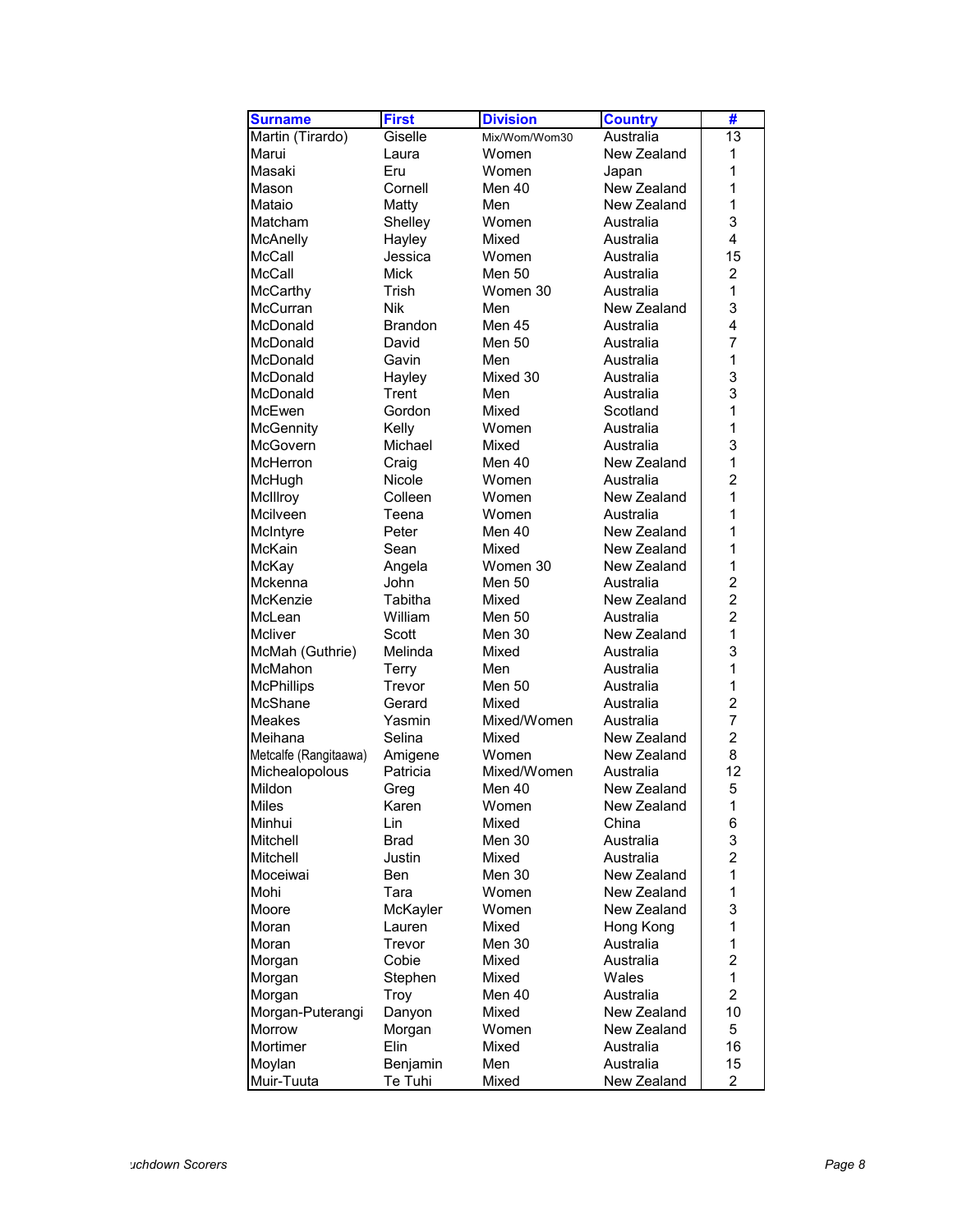| <b>Surname</b>   | <b>First</b>   | <b>Division</b>               | <b>Country</b>     | #              |
|------------------|----------------|-------------------------------|--------------------|----------------|
| Mullany          | Cushla         | $\overline{\text{W}}$ omen 30 | <b>New Zealand</b> | 1              |
| Murphy           | Dean           | Men 30                        | Australia          | 1              |
| Murphy           | Renee          | Women                         | Australia          | 3              |
| Murphy           | Steve          | Men                           | Australia          | 1              |
| Nakamichi        | Takuma         | Men                           | Japan              | 6              |
| Nakhla           | Robert         | Men                           | Australia          | 15             |
| Nathan           | Lorelie        | Mixed/Women 30                | New Zealand        | 3              |
| Nathan-Wong      | Tyla           | Women                         | New Zealand        | 1              |
| Nati             | Geoffrey       | Men                           | New Zealand        | 5              |
| Neoh             | Yi Xin         | Women                         | Singapore          | 3              |
| Ngawati          | Cynthia        | Women                         | New Zealand        | 3              |
| Ngawharau        | Clayton        | Mixed                         | New Zealand        | 10             |
| Nicholas         | Zara           | Mixed                         | Australia          | 11             |
| <b>Nicholls</b>  | Cameron        | Mixed/Men                     | Australia          | 6              |
| Nishiguchi       | Daiki          | Men                           | Japan              | 1              |
| <b>Nock</b>      | Mere           | Women                         | New Zealand        | $\overline{c}$ |
| Nofoa            | Dave           | Men 30                        | New Zealand        | $\overline{2}$ |
| Nootai           | Tia            | Women                         | New Zealand        | 3              |
| No'Otai          | Aaron          | Men                           | New Zealand        | 1              |
| Norman           | Peter          | Men                           | Australia          | 8              |
| Norris           | Paul           | <b>Men 50</b>                 | New Zealand        | 3              |
| Notley           | Scott          | Men/Men 40                    | Australia          | 8              |
| Nowotny          | Kurt           | Mixed                         | Australia          | 6              |
| O'Keeffe         | Gerard         | Men 40                        | Australia          | $\overline{c}$ |
| Oberleuter       | Lawrence       | Mixed                         | Australia          | 1              |
| O'Callaghan      | Graeme         | Men 50                        | New Zealand        | 1              |
| O'Carroll        | Terry          | <b>Men 50</b>                 | New Zealand        | 1              |
| O'Donnell        | Riley          | Men                           | New Zealand        | 3              |
| Ogawa            | Kanna          | Women                         | Japan              | $\overline{2}$ |
| Ohia             | Arepa          | Men                           | New Zealand        | $\mathbf{1}$   |
| Opie-Lukins      | Leah           | Mixed                         | Australia          | 9              |
| Ormsby-White     | Jaymin         | Mixed/Men                     | New Zealand        | 4              |
| Osborne          | Atawhai        | Mixed                         | New Zealand        | 1              |
| O'Shanesy        | <b>Brenton</b> | Men                           | Australia          | $\overline{c}$ |
| Ou               | Haijian        | Mixed                         | China              | 4              |
| Paaka            | Wee-sang       | Mixed                         | New Zealand        | 7              |
| Palau            | Jonathan       | Men                           | Australia          | 7              |
| Pamatatau        | Connah         | Men                           | New Zealand        | 10             |
| Panapa           | Kelly          | Women 30                      | New Zealand        | 1              |
| Panes            | Mark           | Men                           | Philippines        | $\overline{c}$ |
| Pang             | Lai Yiu        | Mixed                         | Hong Kong          | 1              |
| Paora            | Natasha        | Mixed                         | New Zealand        | 1              |
| Parker           | Paige          | Mixed                         | Australia          | $\overline{2}$ |
| Parslow          | Naomi          | Women                         | Japan              | 1              |
| Parsons          | Mase           | Mixed                         | New Zealand        | 4              |
| Paul             | Mahina         | Women                         | New Zealand        | 1              |
| Peattie          | Laura          | Women                         | Australia          | 8              |
| Peattie          | Sarah          | Mixed                         | Australia          | 5              |
| Peiwen           | Lu             | Mixed                         | China              | 4              |
| Penfold          | Murray         | Men                           | Australia          | 3              |
| Percy            | Leah           | Women/Mixed                   | Australia          | 8              |
| Peters           | Melissa        | Women                         | Australia          | 4              |
| Pierce           | Craig          | Men                           | Australia          | 3              |
| Pierce           | Lachlan        | Men                           | Australia          | 4              |
| Pile             | Moana          | Mixed                         | New Zealand        | 4              |
| Pitfield (Galea) | Melissa        | Mixed                         | Australia          | 5              |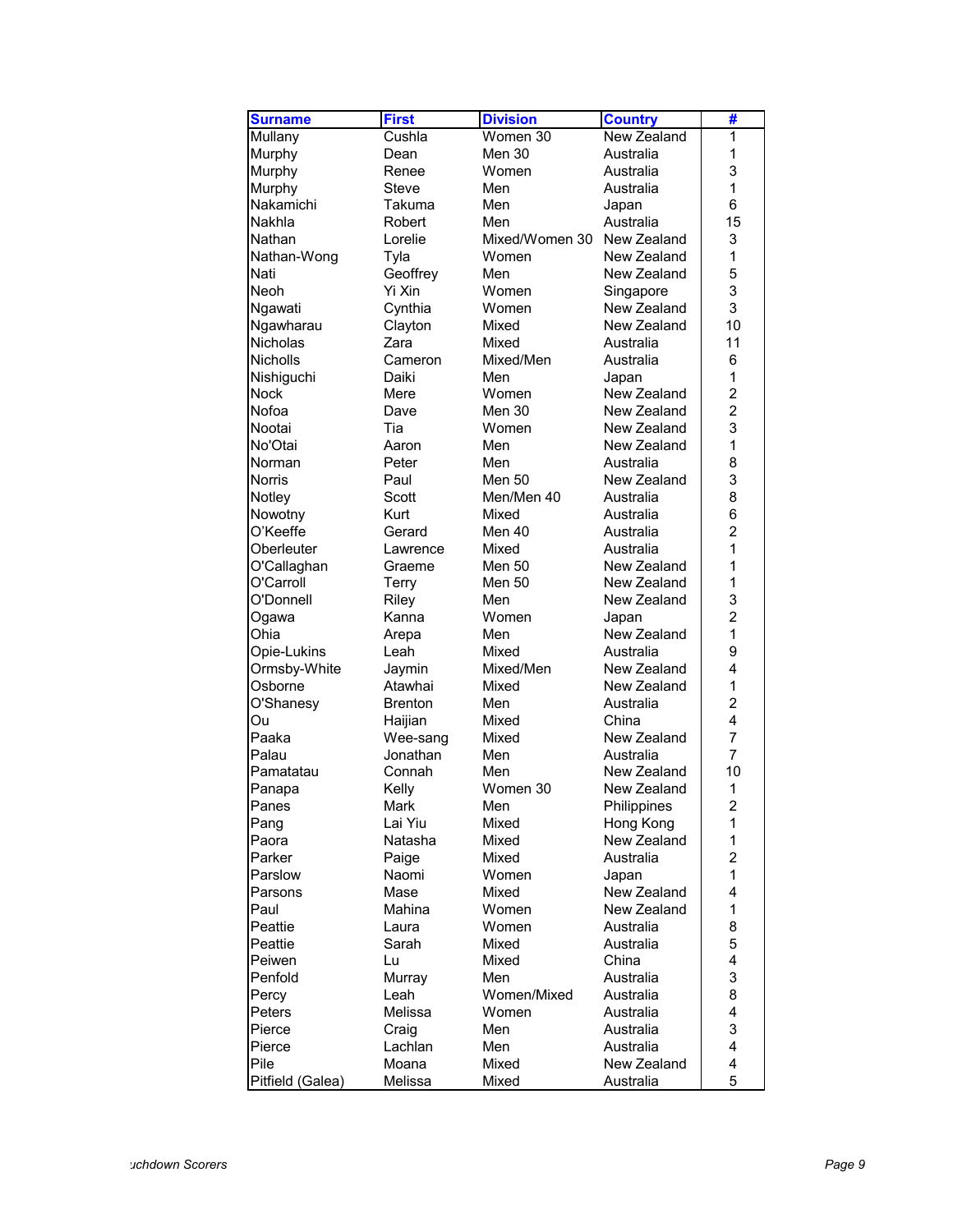| <b>Surname</b>    | <b>First</b>        | <b>Division</b> | <b>Country</b> | #              |
|-------------------|---------------------|-----------------|----------------|----------------|
| Pitiroi           | Damen               | $Men$ 30        | New Zealand    | $\overline{c}$ |
| Plath             | Alison              | Women 30        | Australia      | $\mathbf{1}$   |
| Pollock           | Ryan                | Mixed           | Australia      | 5              |
| Pompey            | Lillian             | Women           | New Zealand    | $\overline{c}$ |
| Pong              | Wan Kim             | Mixed           | Hong Kong      | 6              |
| Pourewa           | Kenny               | Men             | New Zealand    | 4              |
| Prasad            | Rohit               | Mixed           | Australia      | 4              |
| Prince            | Scott               | Men 30          | Australia      | $\mathbf{1}$   |
| Prowse            | Matthew             | Men             | Australia      | 32             |
| Pryde             | Adam                | Mixed           | Australia      | $\overline{4}$ |
| <b>Puddles</b>    | Jason               | Mixed/Mixed Snr | New Zealand    | 12             |
| Puketapu          | Deena-Rangint Mixed |                 | New Zealand    | 1              |
| Qisheng           | Wang                | Mixed           | China          | 1              |
| Quince            | Kirsty              | Women           | Australia      | $\overline{2}$ |
| Quinlan           | Ashleigh            | Women           | Australia      | 3              |
| Quinlivan         | Jason               | Men             | Philippines    | $\mathbf{1}$   |
| Quinlivan         | Tommy               | Men 30          | Australia      | 3              |
| Quinn             | Josh                | Men             | New Zealand    | 5              |
| Quirk             | Alicia              | Women           | Australia      | 4              |
| Rangi             | Cain                | Men             | New Zealand    | 6              |
| Raper             | Dave                | Men             | Australia      | 1              |
| Ratahi            | Roger               | Mixed/Mixed Snr | New Zealand    | 6              |
| Rauwhero          | Rahera              | Mixed           | New Zealand    | 3              |
| Reardon           | Jarrad              | Men 40          | Australia      | 1              |
| Redfree           | Anna                | Women           | Scotland       | 1              |
| Reid              | Rachel              | Mixed           | Australia      | 3              |
| Rey               | Sebe                | Mixed/Men 30    | Australia      | 5              |
| Reynolds          | Barry               | Men             | Australia      | $\mathbf{1}$   |
| Reynoldson        | Darren              | Men 40          | Australia      | 7              |
| Rhind-Rogers      | Jeremy              | Men             | New Zealand    | 4              |
| <b>Rigby</b>      | Simon               | Men             | New Zealand    | 1              |
| Roberts           | David               | Men 30/40       | Australia      | 4              |
| Roberts           | Steve               | Men             | Australia      | 3              |
| Robertson         | Grant               | Mixed/Mixed Snr | New Zealand    | $\overline{2}$ |
| Robinson          | Ben                 | Mixed/Men       | Australia      | $\overline{2}$ |
| Robinson-Bartlett | Ashton              | Mixed/Men       | New Zealand    | 8              |
| Robson            | Darran              | Men 40          | New Zealand    | $\overline{4}$ |
| Rodgers           | Samantha            | Mixed/Women     | Australia      | 20             |
| Rogers            | George              | Men             | New Zealand    | $\overline{c}$ |
| Rogers-Rhind      | Jordan              | Mixed           | New Zealand    | $\overline{7}$ |
| Rollinson         | Nathan              | Mixed           | New Zealand    | 1              |
| Rose (Maher)      | Gabriel             | Mixed           | Australia      | 1              |
| <b>Ross</b>       | Greg                | Mixed           | Australia      | 10             |
| Russell           | Corey               | Mixed           | Australia      | 1              |
| Ryan              | Anthony             | <b>Men 50</b>   | Australia      | $\overline{c}$ |
| Ryan              | Len                 | Men 40          | Australia      | $\overline{c}$ |
| Ryfle             | Wally               | Men             | New Zealand    | 1              |
| Saba              | Yvette              | Women           | New Zealand    | 6              |
| Samin             | <b>John</b>         | Men 40/45/50    | Australia      | 4              |
| Sargent           | Catherine           | Women           | Australia      | 7              |
| Sato              | Fuyu                | Women           | Japan          | 1              |
| Savage            | Awhina              | Mixed           | New Zealand    | 1              |
| Savage            | Carlos              | Men             | New Zealand    | 3              |
| Savage            | Mike                | Men 50          | New Zealand    | 1              |
| Sawyer            | Matt                | Mixed           | Australia      | 1              |
| Scharenguivel     | Jason               | Men 30/40       | Australia      | 5              |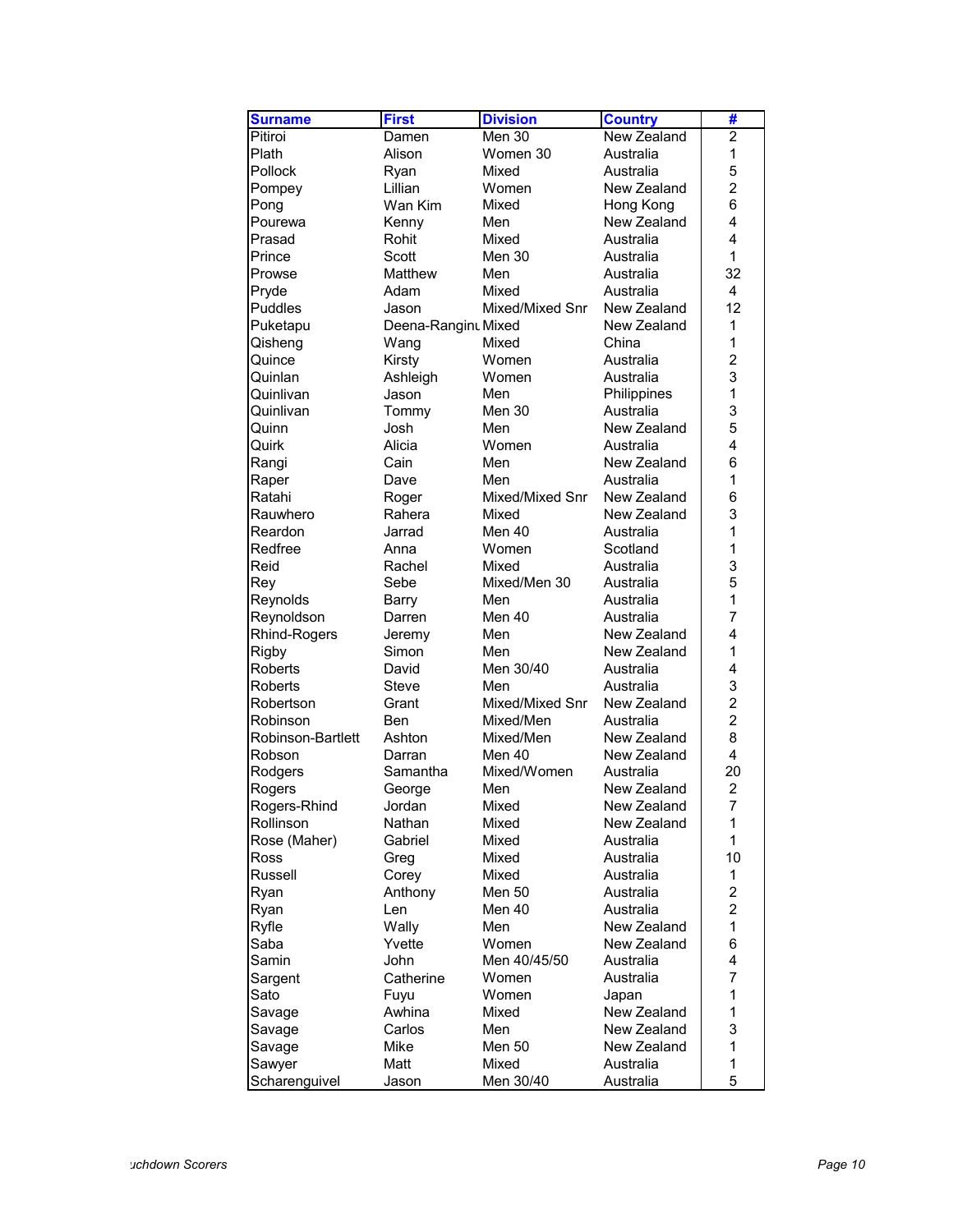| <b>Surname</b> | <b>First</b>          | <b>Division</b>  | <b>Country</b>         | #                       |
|----------------|-----------------------|------------------|------------------------|-------------------------|
| Schembri       | John                  | <b>Men 45</b>    | Australia              | $\overline{2}$          |
| Seebeck        | Benn                  | Men/Men 30       | New Zealand            | 9                       |
| Sewter         | Tanya                 | Women            | Australia              | 1                       |
| Sharp          | Wade                  | Mixed            | New Zealand            | 1                       |
| Shedlock       | Kahumoana             | Mixed Snr        | New Zealand            | $\overline{2}$          |
| Shine          | Allan                 | Men              |                        | $\overline{2}$          |
|                |                       | Men/Mixed        | Philippines            | 7                       |
| Shing<br>Short | Ng Chok               |                  | Hong Kong              | $\mathbf{1}$            |
| Shuker         | Karen                 | Mixed 30         | Australia<br>Australia |                         |
|                | Gavin                 | Mix/Men/Men30/40 |                        | 29                      |
| Silberry       | Nazea                 | Men/Men 30*      | New Zealand            | 4                       |
| Silimaka       | Jason                 | Men              | New Zealand            | 8                       |
| Silimaka       | Josalina              | Mixed            | New Zealand            | 3                       |
| Sin            | Fong Chun             | Mixed            | Hong Kong              | $\mathbf{1}$            |
| Sinclair       | Matthew               | Men              | New Zealand            | 3                       |
| Sinclair-Smith | Robert                | Men 40           | Australia              | 4                       |
| Sing           | Wu Ka                 | Mixed            | Hong Kong              | 1                       |
| Singh          | Michael               | Mixed            | Australia              | 3                       |
| Siying         | Li                    | Mixed            | China                  | $\overline{c}$          |
| <b>Skinner</b> | Leon                  | Men/Men 30       | New Zealand            | 5                       |
| Skinner        | <b>Troy</b>           | Men/Men 30       | New Zealand            | 6                       |
| Smallman       | Stacey                | Mixed            | New Zealand            | $\overline{2}$          |
| Smeele         | Rebecca               | Women            | New Zealand            | $\mathbf{1}$            |
| Smith          | Amy                   | Women 30         | Australia              | 3                       |
| Smith          | Holly                 | Women 30         | Australia              | 5                       |
| Smith          | Justine               | Mixed            | Australia              | 1                       |
| Smith          | Mark                  | <b>Men 50</b>    | New Zealand            | 1                       |
| Sng            | Claudia               | Women            | Singapore              | 1                       |
| Soh            | Isadora Hui Yar Women |                  | Singapore              | 1                       |
| Soloman        | Nathan                | Mixed            | New Zealand            | 1                       |
| Solomon        | Matiu                 | Mixed            | New Zealand            | 3                       |
| Solomon        | Netana                | Mixed            | New Zealand            | $\overline{2}$          |
| Sonda          | Garry                 | Mix/Men/Men30    | Australia              | 7                       |
| Soutar-Finch   | Reihanna              | Men              | New Zealand            | 16                      |
| Spacie         | Sarah                 | Mixed/Women      | Australia              | 9                       |
| Springfield    | Dean                  | Mixed/Men        | Australia              | 5                       |
| Sproule        | Michael               | Men 50           | Australia              | $\overline{c}$          |
| Squires        | Brad                  | Men 40           | Australia              | $\overline{2}$          |
| Stainton       | Cecily                | Mixed            | New Zealand            | 3                       |
| Stanton        | Jason                 | Men              | Australia              | 3                       |
| Stanton        | Sammi                 | Mixed            | New Zealand            | $\mathbf 1$             |
| Steele         | Phoebe                | Women            | New Zealand            | 2                       |
| <b>Stehlin</b> | Rolland               | Men 50           | New Zealand            | 1                       |
| Steinhardt     | Deborah               | Women 30         | Australia              | 3                       |
| Stephens       | Autumn-Rain           | Mixed            | New Zealand            | 2                       |
| Stephens       | Shane                 | Mixed            | New Zealand            | $\overline{c}$          |
| Stephenson     | Rachel                | Mixed            | New Zealand            | $\overline{c}$          |
|                |                       |                  | Australia              |                         |
| <b>Stevens</b> | Katherine             | Mixed            |                        | $\overline{\mathbf{c}}$ |
| <b>Stewart</b> | <b>Brendon</b>        | Men/Men 30       | New Zealand            | 3                       |
| Stone          | Maurice               | Men              | New Zealand            | 5                       |
| Stone          | Nadine                | Women            | New Zealand            | 1                       |
| Stone          | Shaquille             | Men              | New Zealand            | 5                       |
| Stone Jnr.     | Maurice               | Men              | New Zealand            | 1                       |
| Stowie         | Jamie                 | Men              | Australia              | 9                       |
| Studdon        | Maddie                | Women            | Australia              | $\overline{c}$          |
| Sue            | Kristina              | Women            | New Zealand            | 1                       |
| Sue See        | Kimberley             | Women            | Australia              | 6                       |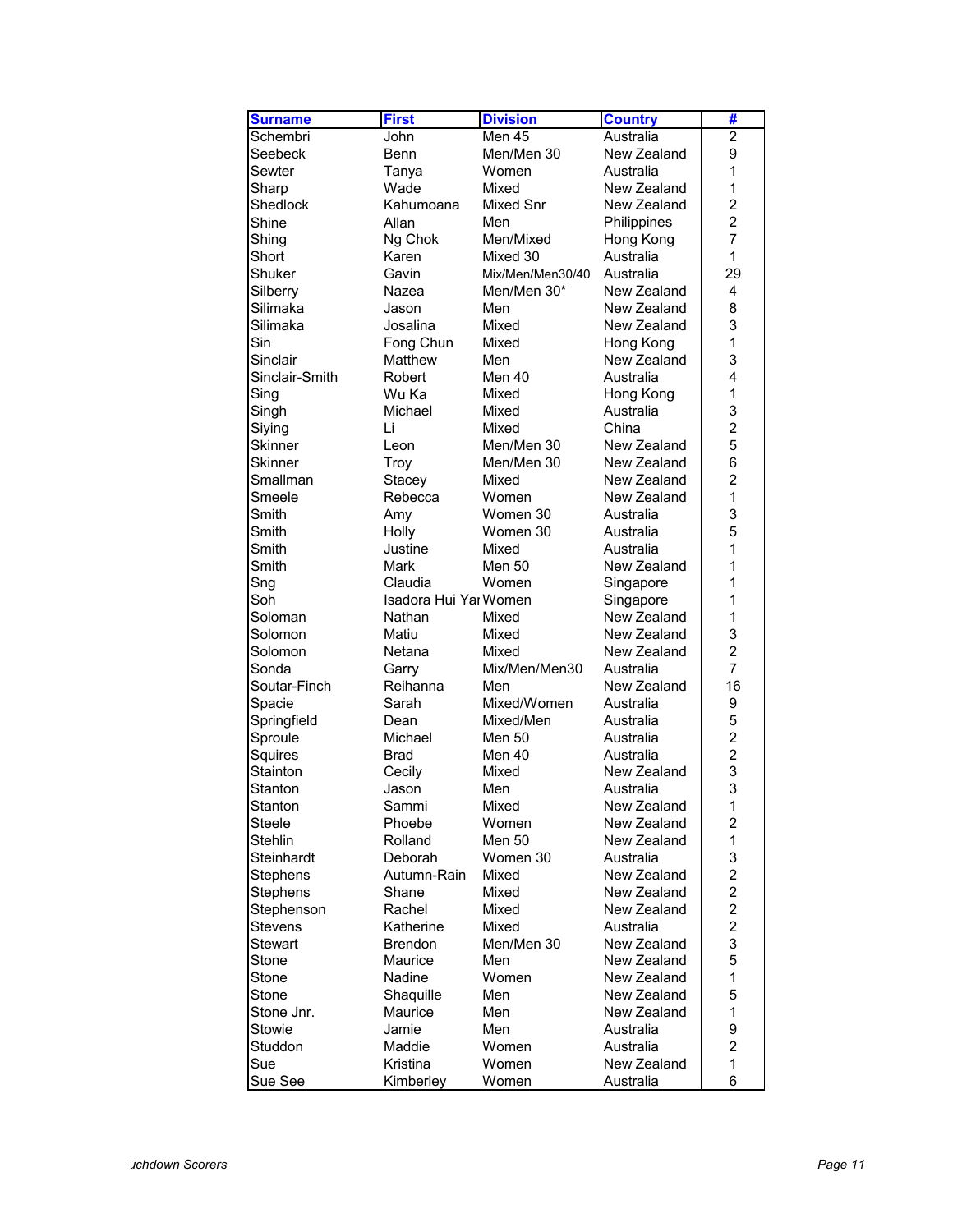| <b>Surname</b>              | <b>First</b> | <b>Division</b> | <b>Country</b> | #              |
|-----------------------------|--------------|-----------------|----------------|----------------|
| Sykes                       | Emma         | Women           | Australia      | 1              |
| Tadaki                      | Kaede        | Women           | Japan          | 4              |
| Tainui-McIntyre             | Ariia        | Women           | New Zealand    | 5              |
| Takchi                      | Steven       | Men 30          | Australia      | 1              |
| Takerei                     | Wiremu       | Mixed           | New Zealand    | 7              |
| Tanaka                      | Minori       | Women           | Japan          | 3              |
| Tandek (Winchester) Claire  |              | Women           | Australia      | 3              |
| Tang                        | Pak Fai      | Mixed           | Hong Kong      | 1              |
| Tapseil                     | Stacy        | Mixed           | New Zealand    | 4              |
| Tarlinton                   | Chris        | Men 30          | Australia      | 1              |
| Taute                       | Codie        | Women/Mixed     | New Zealand    | 5              |
| Tauwhare                    | Corey        | Men 40          | New Zealand    | $\mathbf{1}$   |
| Tavo                        | Rebecca      | Women           | Australia      | $\overline{2}$ |
| Taylor                      | Dean         | <b>Men 30</b>   | Australia      | $\overline{2}$ |
| Te Hiko                     | Awhina       | Women           | New Zealand    | 4              |
| Te Huia                     | Jason        | Mixed           | New Zealand    | 1              |
| Te Kahu                     | Samma        | Women           | New Zealand    | 3              |
| Te Moananui                 | Raymond      | Men 40          | New Zealand    | 1              |
| Te Pania                    | Jamie        | Women 30        | New Zealand    | $\overline{2}$ |
| Teng                        | Zhu          | Mixed           | China          | 3              |
| <b>Thoars</b>               | Mike         | <b>Men 50</b>   | Australia      | 8              |
| Thompson                    | Dylan        | Mixed           | Australia      | 6              |
| Tingting                    | Lin          | Mixed           | China          | $\overline{2}$ |
| Tiwha                       | Toia         | Mixed           | New Zealand    | 8              |
| To                          | Ip           | Mixed           | Hong Kong      | $\overline{c}$ |
| Tohiariki                   | Wi Richard   | Men 40          | New Zealand    | $\overline{2}$ |
| Tomai                       | Jason        | Men             | New Zealand    | $\overline{2}$ |
| Tomuri                      | Shanan       | Men/Mixed       | New Zealand    | 5              |
| Toner                       | Ciaran       | Men             | Australia      | 1              |
| Toohey (Maher)              | Katrina      | Women           | Australia      | 4              |
| Tope                        | Matt         | Men             | Australia      | 5              |
| Touma                       | Trent        | Mixed           | Australia      | 4              |
| Tsang                       | Ho Keung     | Mixed           | Hong Kong      | $\overline{c}$ |
| Tso                         | Hoi Lam      | Women/Mixed     | Hong Kong      | $\overline{2}$ |
| Tuatea                      | Henry        | Men             | New Zealand    | $\overline{2}$ |
| Tump                        | Jarrod       | Mixed           | Australia      | 4              |
| Tung                        | Lo Tan       | Mixed           | Hong Kong      | $\overline{2}$ |
| Tupua-Siliva                | Daniel       | Men 30          | New Zealand    | 4              |
| Turnbull                    | Dayna        | Women           | New Zealand    | 5              |
| Turnbull                    | Paul         | Men 50          | New Zealand    | $\mathbf{1}$   |
| Turner                      | Nat          | Mixed           | New Zealand    | 5              |
| Upton                       | Tamika       | Women           | Australia      | 8              |
| Upton                       | Tracey       | Women 30        | Australia      | 1              |
| Vaha'Akolo                  | Edward       | Men 45/50       | New Zealand    | $\overline{c}$ |
| Van der Kwast               | Elijah       | Men 30          | Australia      | 4              |
| Vis                         | Pieter       | Mixed           | New Zealand    | 4              |
| Waaka-Iraia (Enosa) Ashlynn |              | Mixed           | New Zealand    | 4              |
| Wakely                      | Kirstie      | Women 30        | Australia      | 2              |
| Wakely                      | Manu         | Mixed 30        | Australia      | 3              |
| Walker                      | Cody         | Mixed           | New Zealand    | 3              |
| Walker                      | Leanne       | Women           | New Zealand    | $\overline{c}$ |
| Wall                        | Chris        | Men             | New Zealand    | 10             |
| Wall                        | Steve        | Mixed Snr       | New Zealand    | 2              |
| Walters                     | Ned          | Men             | New Zealand    | $\mathbf{1}$   |
| Walters                     | Peter        | Men/Men 40      | New Zealand    | 8              |
| Wandl                       | Peter        | Men 45          | Australia      | 1              |